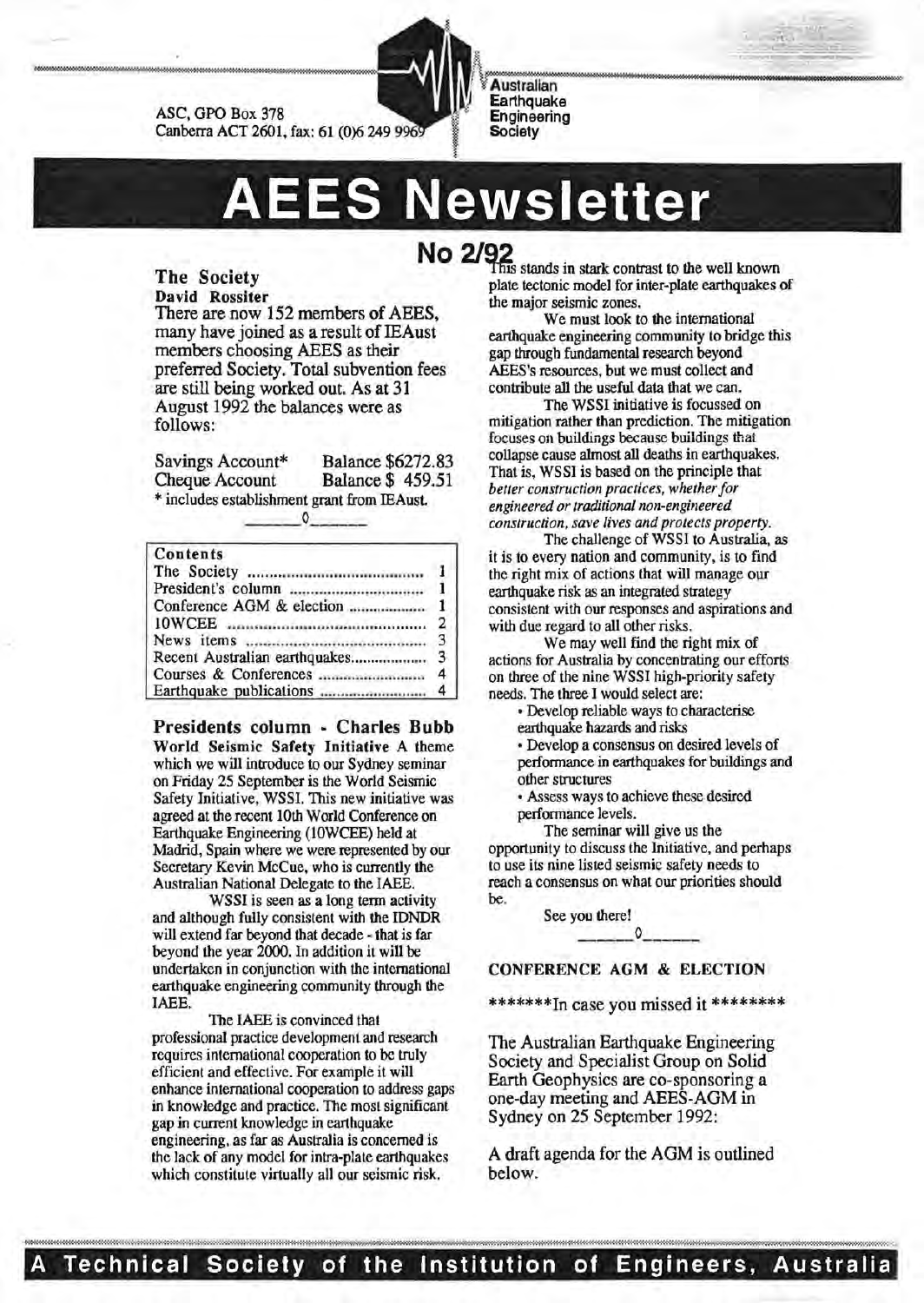

Institution of Engineers, Alfred St Milsons Point, Sydney Friday 25 September 1992 08:30-17:15

followed immediately by AGM

**AEES ANNUAL GENERAL MEETING 25 September 1992**  Institution of Engineers Milsons Pt Sydney 17:30 **DRAFT AGENDA** 

- President's Report
- Hon Secretary's Report
- Hon Treasurer's Report
- Election of new executive
- Election of committee
- Close

### **£L£C'T'LON**

NOMINATIONS (to Hon Sec by 22 Sept)

**CHAIRMAN** HON SECRETARY HON TREASURER EDITOR

(current executive has nominated)

### lOWCEE - Kevin McCue

Madrid Spain turned on summer in the week starting 19 July for the lOth World Conference on Earthquake Engineering, with daily temperatures reaching 40°C. No small affair either with1500 delegates (half from Japan) in attendance, at their choice of 10 simultaneous sessions, special theme sessions, poster displays and book and information booths. I attended, as National Delegate, the day-long meeting of delegates on the Thursday; as IDNDR representative, the equally long special theme session on Tuesday on the IDNDR where the proposal to establish WSSI was debated (see Charles Bubb's column above); and by invitation as member of the panel at the strong-motion theme session on the Wednesday. Needless to say I didn't get to hear many of the formal papers presented.

There were no pivotal issues at the lOWCEE as there were in Tokyo and Kyoto for the previous WCEE where much attention focussed on base isolation and active feedback control on building response during an earthquake. Trends in Building Code formulation were addressed, including a session on the inpreparation Eurocode (their meetings are apparently every bit as contentious as ours) and other subjects included recent damaging earthquakes,seismic risk and hazard, soilstructure interaction, structural analysis, retrofit of structures, microzonation, expert systems.

The meeting of National delegates discussed the issue of representation of member states of the former USSR and Yugoslavia and agreed to admit those which had made formal application for membership. The recommendations of Tuesday's meeting on the WSSI proposal were relayed to the IAEE executive with a recommendation for their adoption, and Chile chosen as the site for the 11 WCEE despite strong support for alternative venues in England and China. The outgoing IAEE executive were warmly congratulated for the successful organisation of the lOWCEE and a new executive was elected with New Zealand's Tom Pauley as Chair.

With so many members present, the occasion for a get-together of Australian and New Zealand representatives on code harmonisation was not missed. David Dowrick stressed the need for a comparison of the seismic hazard facing New Zealand cities with hazard in Australia; particularly Auckland where the risk is relatively low for New Zealand. Gary Gibson and myself elected to do the Australian half of the study.

At the Conference dinner, Bruce Bolt (Berkeley Campus, University of California) spent an hour in discussion with myself and Gary Gibson. One of his students is working on using the Newcastle aftershock accelerogram as a Green's function to model the ground motion at Newcastle in the mainshock. We briefed him on our submission to create an Australian Cooperative Research Centre in Engineering Seismology (at Melbourne), and the application by BMR for funds to monitor Australian cities and improve the National Seismographic Network.

The main benefit of such conferences is to provide a venue for people with similar problems to get together, though this reason is probably never used as the justification for such trips.

On another evening I joined a tour to the Geographical Institute which is the Spanish sister organisation to the Australian Seismological Centre at BMR (AGSO), charged with monitoring earthquakes and nuclear explosions, and producing earthquake hazard maps of Spain. It was interesting to sec how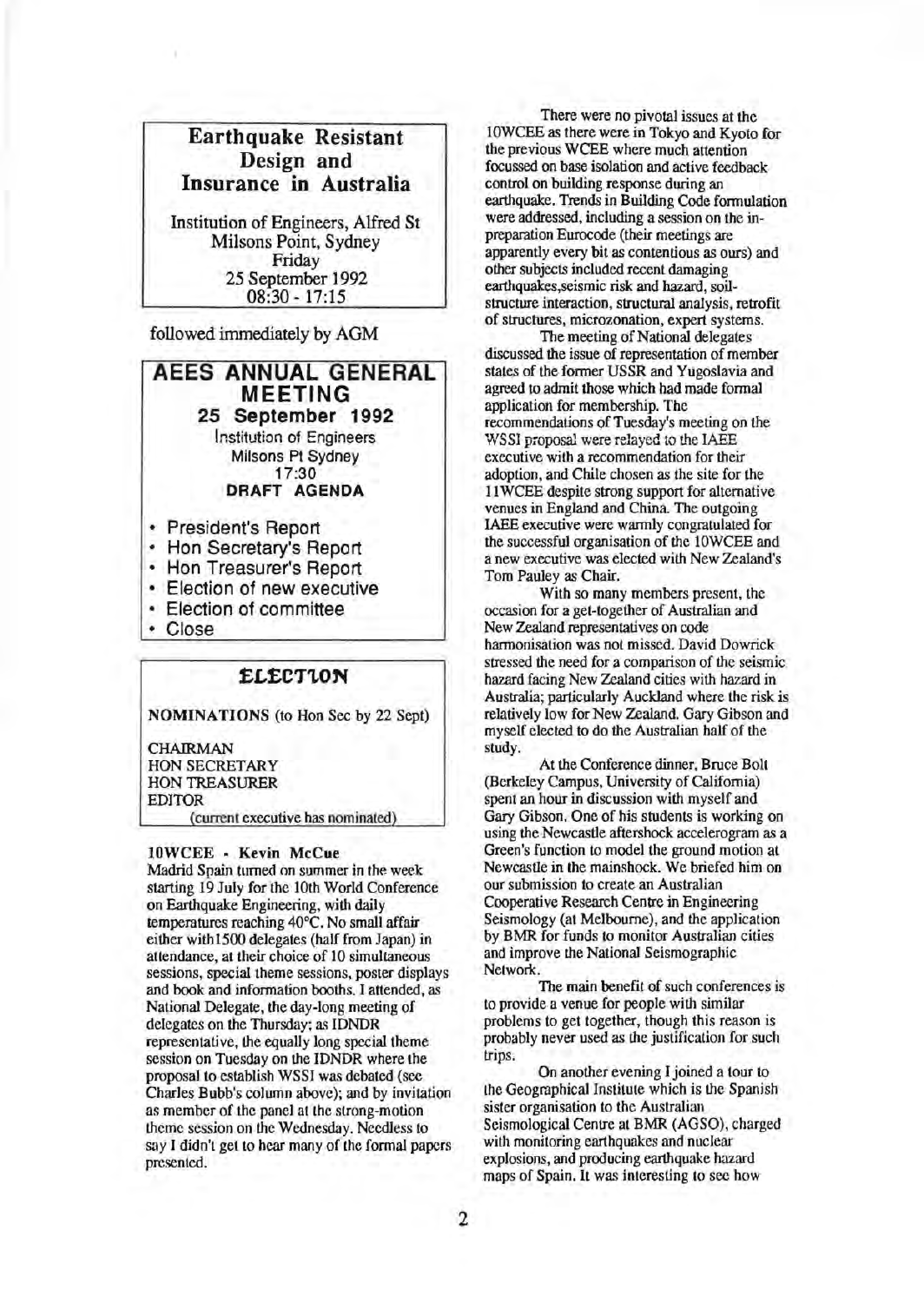closely matched were the programs of the two organisations.

In Tokyo I was the only resident Australian attending the 9WCEE but other Australians at Madrid included Gary Gibson (SRC-RMIT), Graham Hutchinson (Melbourne Uni) and Trevor Jones (BMR temporarily at Dept of Resources & Energy, Fiji).

# NEWS ITEMS

• The *final* draft Australian Standard DR 91094 S: part 4 of Design Loads, has been circulated again for committee comment.

•BMR no longer The Bureau of Mineral Resources (BMR) has become the Australian Geological Survey Organisation (AGSO)- at least for a year when a review of its management structure is due to be completed. The only change has been the removal of the Resource Assessment group to the parent Department (Department of Primary Industries and Energy).

### •Earthquake monitoring in

Queensland to cease? In response to cuts in Government funding, the Queensland Department of Resource Industries decided that earthquake monitoring was not a core function and would be discontinued from July 1st 1992. A temporary reprieve has been granted to determine whether a new home can be found for the group.

•Pacific Conference on

Earthquake Engineering PCEE '91 - Proceedings are now available. The 1120 page 3-set volume contains the 87 programmed papers, 3 on the 1989 Newcastle earthquake, and addresses of the keynote speakers on theme issues; Microzoning, Non-structural elements, Areas of low seismicity and Reinforced concrete design. Price NZ150.00 incl post.from:NSNEE, PO Box 17-268, Karori, Wellington, NZ. • A video of the effects of the October 1989 Lorna Prieta earthquake is available on loan to members at IEAust, Canberra.

### Recent Australian earthquakes

The following table summarising recent Australian earthquakes was supplied by

the Australian Seismological Centre, BMR. The Centre publishes a more detailed monthly list for subscribers and contributors.

|  | April - July 1992 Earthquakes |  |
|--|-------------------------------|--|
|  |                               |  |

| 1992  | ML. | Place                     |  |
|-------|-----|---------------------------|--|
| July  |     |                           |  |
| 01    | 4.7 | NNW Exmouth WA            |  |
| 02    | 3.0 | Dalton NSW                |  |
| 07    | 3.2 | 112km E Marble Bar WA     |  |
| 12    | 3.0 | 232km SSE Broome WA       |  |
| 12    | 3.4 | 190km WSW Perth WA        |  |
| 14    | 3.7 | Tobin Lake WA             |  |
| 14    | 3.5 | NT/WA Border              |  |
| 15    | 4.8 | E Canning Basin WA        |  |
| 15    | 4.4 | 39km E Tobin Lake WA      |  |
| 15    | 3.5 | <b>Tennant Creek NT</b>   |  |
| 27    | 3.0 | 68km NNE Docker R WA      |  |
| 27    | 4.0 | 40km NNW Broome WA        |  |
| 28    | 3.8 | 40km N Wilpena Pound SA   |  |
| 29    | 3.1 | 50km NNW Broome WA        |  |
| June  |     |                           |  |
| 02    | 3.2 | 96 km NW L Mackay WA      |  |
| 05    | 3.0 | Thompson Dam Vic.         |  |
| 11    | 3.1 | Caltowie SA               |  |
| 13    | 4.5 | N of Lake Neal NT         |  |
| 14    | 3.1 | 146 km NE L. Mackay WA    |  |
| 25    | 3.2 | 157 km NW Carnarvon WA    |  |
| May   |     |                           |  |
| 01    | 2.9 | <b>Bradford Hills Vic</b> |  |
| 10    | 2.9 | Young NSW                 |  |
| 14    | 2.9 | 42 km E Norseman WA       |  |
| 23    | 3.1 | <b>Tennant Creek NT</b>   |  |
| 27    | 3.2 | Caltowie SA               |  |
| 29    | 3.1 | <b>Tennant Creek NT</b>   |  |
| April |     |                           |  |
| 16    | 3.2 | Landor WA                 |  |
| 17    | 4.2 | Tennant Ck NT             |  |
| 18    | 3.6 | Derby WA                  |  |
| 26    | 3.0 | Petermann Ra NT           |  |
| 28    | 3.1 | <b>Bradford Hills Vic</b> |  |
| 28    | 3.0 | Morawa WA                 |  |

### COURSES & CONFERENCES

• International workshop on the Erzincan earthquake. Erzincan, Turkey, 23-25 October 1992.

• 3rd International Conference on Case Histories in Geotechnical Engineering,l-5 June 1993, St Louis, MO, USA.

• lOth International Caly Conference, University of Adelaide, SA, 18-26 July 1993

• The lOth European Earthquake Engineering Conference: 28 August to 2 Sept 1994, Vienna, Austria

• (flyers available from Hon Secretary)

The following article was extracted from the 'IEAust up DATE' column